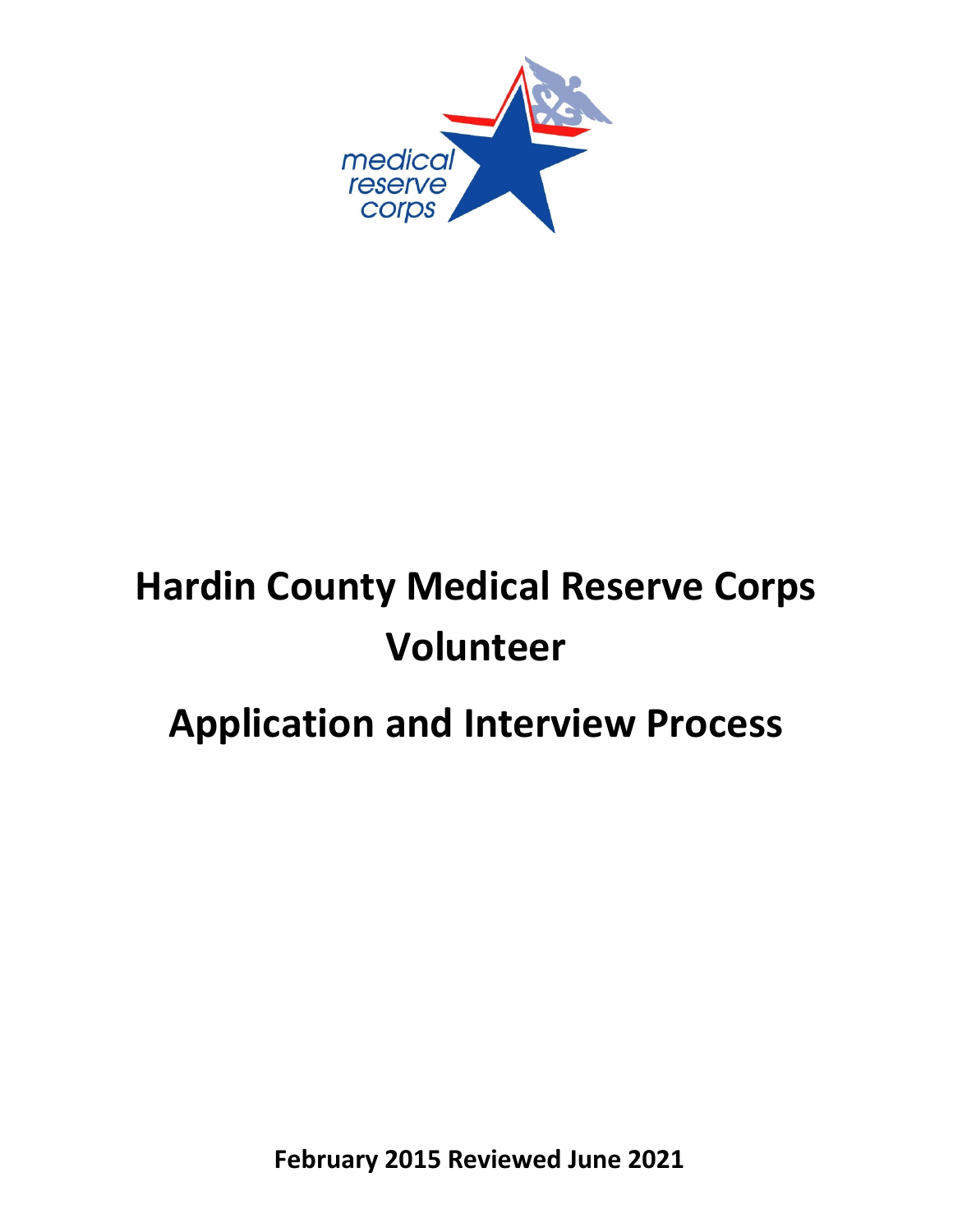#### **Mission Statement**

To serve, protect and be there in a time of need for our neighboring villages and residents.

#### **Membership**

Membership in the Hardin County Medical Reserve Corps is open to anyone with a desire to serve the community. Although the focus of the MRC is public health emergencies and public health initiatives, volunteers with no medical licensure are needed to assist with administrative and other essential functions.

#### **Application Process**

- 1. Volunteers are asked to take a training course in advance of registering. Please contact the MRC Coordinator to find out about training options and procedures.
- 2. Volunteers are encouraged to apply online using the Ohio Responds website, www.ohioresponds.gov, the volunteer registration and coordination site for the state of Ohio. Volunteers may register by following these steps:
	- Log on to **[www.ohioresponds.gov](http://www.ohioresponds.gov/)**
	- Click **Ohio Citizen Corps Program** at the top of the screen
	- Select **Ohio Medical Reserve Corps (OMRC)**
	- Select **Register as a Volunteer on the Volunteer Registry** (listed under How to Get Involved)
	- Click **Register Now** and follow the registration instructions

For those volunteers who wish to register, but do not have access to the Internet, please contact the Hardin County MRC Coordinator. **See Appendix A for a copy of the paper application.**

- 3. Upon completion of the on-line or paper registration applicants will be added to the e-mail and postal mail lists so they will receive notices of trainings and volunteer opportunities.
- 4. At this time, the applicant will be contacted by the MRC Coordinator or designee for a phone or inperson interview.
- 5. After the interview process the volunteer will be contacted to make arrangements to continue with the required training, and to receive their MRC ID, Go Pack and Volunteer handbook.
- 6. At this point all medical volunteers will have their credentials verified.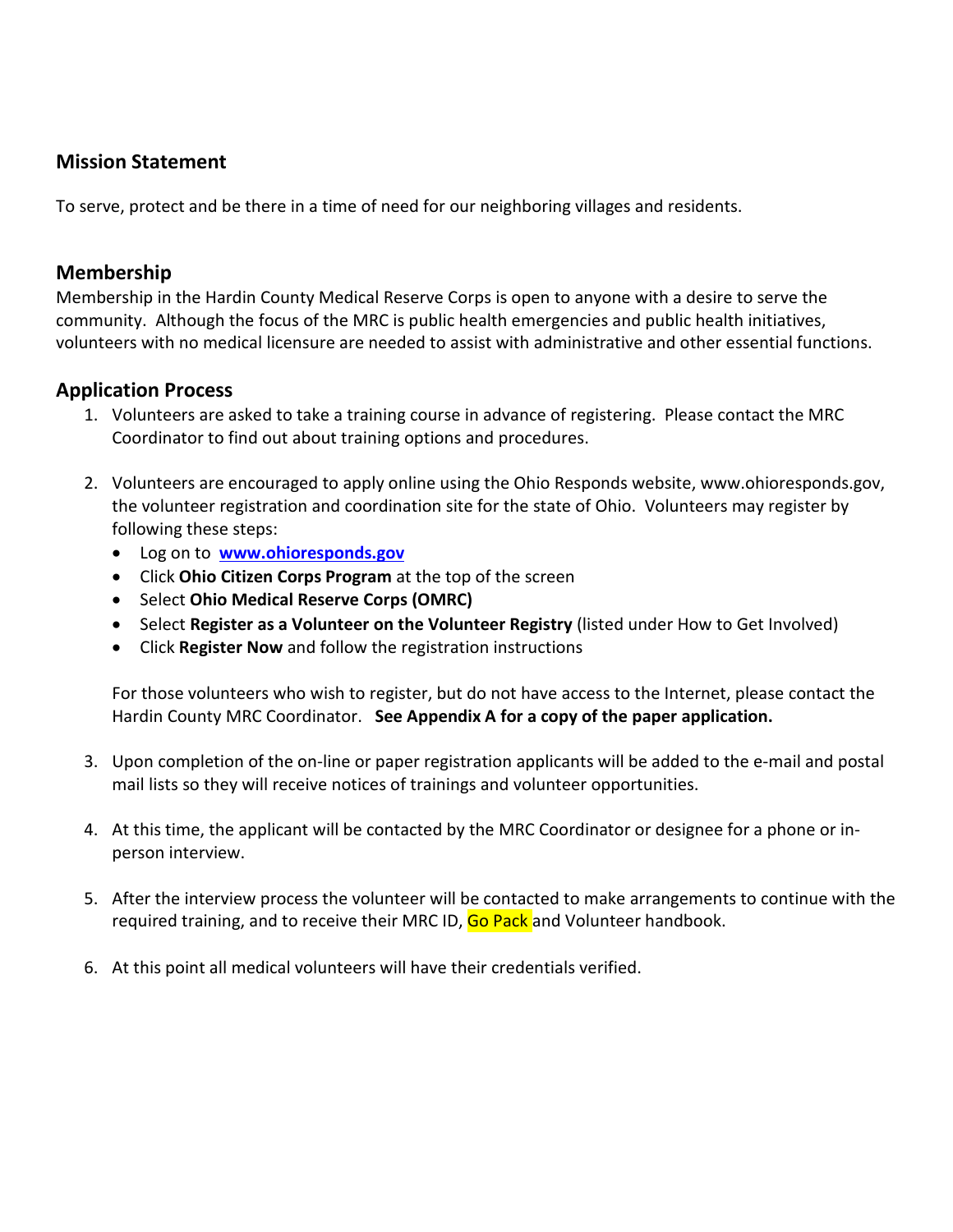#### **Examples of Possible Interview Questions**

- 1. Why do you want to be part of the Medical Reserve Corps?
- 2. Do you presently volunteer with other organizations? What have you liked/not liked about volunteering?
- 3. Do you have family members who depend on you? (If yes, what plans have you made for their care during an emergency?)
- 4. What do you consider your special skills and strengths to be?
- 5. What are your hobbies and special interests?
- 6. Are you interested in non-emergency volunteer opportunities? (i.e. Health Fairs, Events, etc.)
- 7. Have you ever been convicted of a crime? If yes, what offense?
- 8. For Medical Volunteers: Medical Volunteers are responsible for maintaining their credentials and updating their licensure information in the database. Is this a commitment you can make?
- 9. Is there anything else you would like to tell me? Do you have any questions? Do you understand the next steps in the Registration Process?